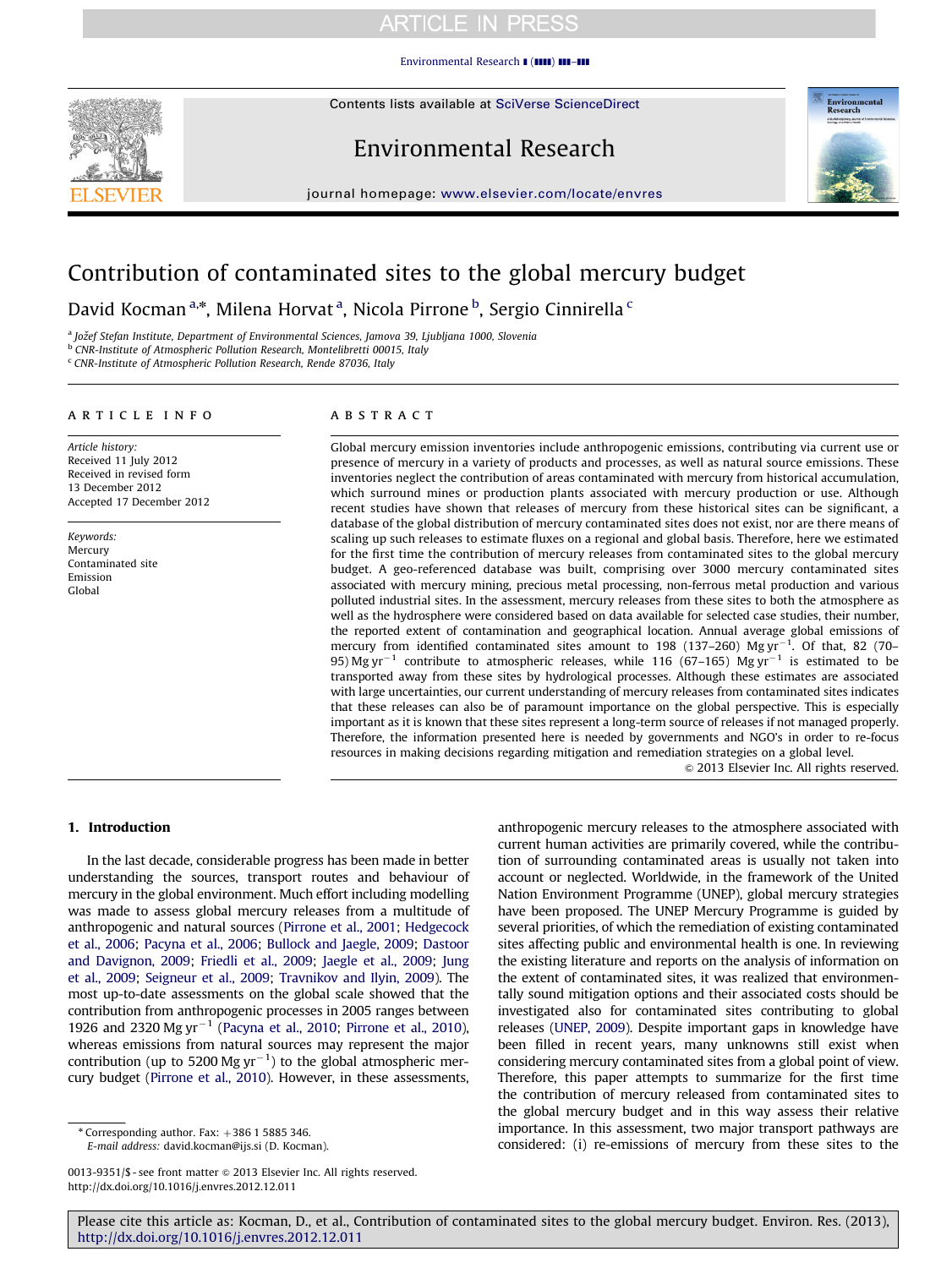atmosphere, and (ii) remobilisation of mercury to local river systems by hydrological processes as a result of leaching and erosion of mercury contaminated surfaces, and its consequent transport to aquatic systems.

#### 2. Methodology of release estimates

Based on the review of available published literature, including government reports and work done by NGO's, a georeferenced database of global distribution of mercury contaminated sites was built. Among different sources and uses of mercury resulting in the occurrences of mercury contaminated sites, mercury mining, precious metal processing, non-ferrous metal production and various polluted industrial and urban sites were recognized as the most important categories. The chlor-alkali industry is regarded as a separate source category in this inventory.

For the purpose of estimation of mercury released, a contaminated site was defined as a site with elevated mercury content relative to local background. These sites can be a result of either active or historical anthropogenic disturbances associated with the use or presence of mercury in various products and industrial processes. Two types of sources associated with individual contaminated site were considered. Namely, depending on how mercury was released into the environment, contaminated sites can comprise point and/or diffuse sources [\(Hinton and Veiga,](#page-9-0) [2001\)](#page-9-0). Here, various mining and industrial wastes were considered as point sources. These sources are relatively small in size (100 s of square meters) but contain extremely high mercury concentrations relative to the local background levels. On the other hand, diffuse sources can be spread over extensive areas (10 s of square kilometres) as a result of mercury initially emitted from various sources and subsequently deposited in the surroundings. In the latter case, the level of contamination is lower, however it affects the ecosystems at a regional scale ([Billaud et al., 2004\)](#page-9-0).

Mercury releases to both the atmosphere and the hydrosphere associated with contaminated sites were estimated following the criteria and assumptions made and discussed in [Section 5](#page-4-0). While emissions to the atmosphere were estimated for point and diffuse sources separately for most of the contaminated sites categories, only a rather rough estimate of mercury releases to hydrosphere from selected categories is given due to the limited data available, including accumulation in coastal environments. Moreover, it should be noted that in the inventory presented here, only reemissions and remobilisation of mercury from these sites are covered, while direct current emissions to atmosphere from industrial facilities and releases of mercury with industrial water streams are not included. As all the estimates presented here are associated with large uncertainties, the Monte Carlo technique was used for the uncertainty assessment.

## 3. Inventory of contaminated sites by source category

#### 3.1. Mercury mining and smelting

This category covers contaminated sites that occurred due to past and present primary mercury mining and smelting. Mercury was mined in mercury deposits globally distributed in several mercury mineral belts and areas of altered native rock that contain elevated concentrations of mercury [\(Rytuba, 2003](#page-10-0)). Globally, a total production of close to one million Mg of metallic mercury is reported over the last 500 years ([Hylander and Meili,](#page-9-0) [2003\)](#page-9-0). Based on the global mineral resources data system (MRDS) ([USGS, 2005](#page-10-0)) with the addition of known large mercury mining locations in China ([Feng and Qiu, 2008](#page-9-0)) and Slovenia that are missing in the MRDS database, we identified globally 953 production sites where mercury ore was mined and/or processed ([Fig. 1a](#page-2-0)). Of those, 24 sites were categorised as large (including those in China and Slovenia), 46 as medium, and 601 as small, while for the rest their extent is unknown. Globally, three-fourths of the mercury production has come from five mercury mineral belts [\(Rytuba,](#page-10-0) [2003](#page-10-0)) ([Fig. 1a](#page-2-0)): Almaden, Idrija, Amiata, Huancavelica, and the California Coast Range, which contains the New Almaden and New Idria deposits.

#### 3.2. Chlor-alkali industry

This category covers contaminated sites that occur around chlor-alkali plants (CAPs) where mercury is/was used in the process. In the last decades other cleaner and more energy efficient approaches that do not use mercury have been adopted. However, there are many companies worldwide that still use the old technology, even though it creates large quantities of mercury wastes with associated disposal and clean-up problems [\(Mahan](#page-9-0) [and Savitz, 2007\)](#page-9-0). Here, we consider both active and converted (or decommissioned) mercury-cell chlor-alkali plants as contaminated sites. Altogether, based on the most recent available information [\(Mahan and Savitz, 2007](#page-9-0); [UNEP, 2011](#page-10-0)) we identified 101 active facilities with industrial mercury cell chlorine capacity and 155 facilities that were either closed or shifted to mercury free technology [\(Fig. 1b](#page-2-0)). Most of these facilities are located in Europe where 32% of the chlorine and alkali production is still done with mercury-cells [\(Euro Chlor, 2011](#page-9-0)), followed by India, Japan, Canada and USA.

## 3.3. Precious metal processing: Large scale

Within this category mercury contaminated sites associated with large scale precious metal processing (gold and silver) are considered. Due to the co-occurrence of mercury in many gold and silver ores, mercury is released to the environment during ore processing ([Pirrone et al., 1998](#page-9-0)). Nowadays, precious ore roasting is one of the largest sources of by-product mercury ([Jones and](#page-9-0) [Miller, 2005](#page-9-0)). Countries with intensive large industrial scale precious metal mining operations include South Africa, Australia, the United States, China, Peru and Russia ([UNEP, 2008](#page-10-0)). On the other hand, mercury has been intentionally used in gold and silver mining since Roman times and especially in both Americas during the last 500 years ([Lacerda, 1997\)](#page-9-0). Therefore, mercury historically released to the biosphere through these activities still participates in the global mercury cycle through remobilization from abandoned tailings and other contaminated areas ([Lacerda,](#page-9-0) [1997\)](#page-9-0). Based on the dataset on mineral resources obtained from the U.S. Geological Survey [\(USGS, 2005\)](#page-10-0), we identified 619 locations where gold and 145 locations where silver are/were processed in large scale mining activities. In [Fig. 1c](#page-2-0), these locations are shown, indicating separately sites of mining activities, ore processing plants, as well as sites where mercury occurs as secondary ore.

#### 3.4. Artisanal and small-scale gold mining

This category covers mercury contaminated sites which are the result of the present use of mercury in artisanal and small-scale gold mining (ASGM). A comprehensive summary of ASGM activities in 70 countries worldwide is provided by [Telmer and Veiga](#page-10-0) [\(2009\)](#page-10-0). Information regarding this contaminated site category was drawn largely from this source. According to [Telmer and Veiga](#page-10-0) [\(2009\)](#page-10-0), ASGM activities where mercury is used in amalgamation process are taking place mostly in developing countries and countries with economies in transition (South America, especially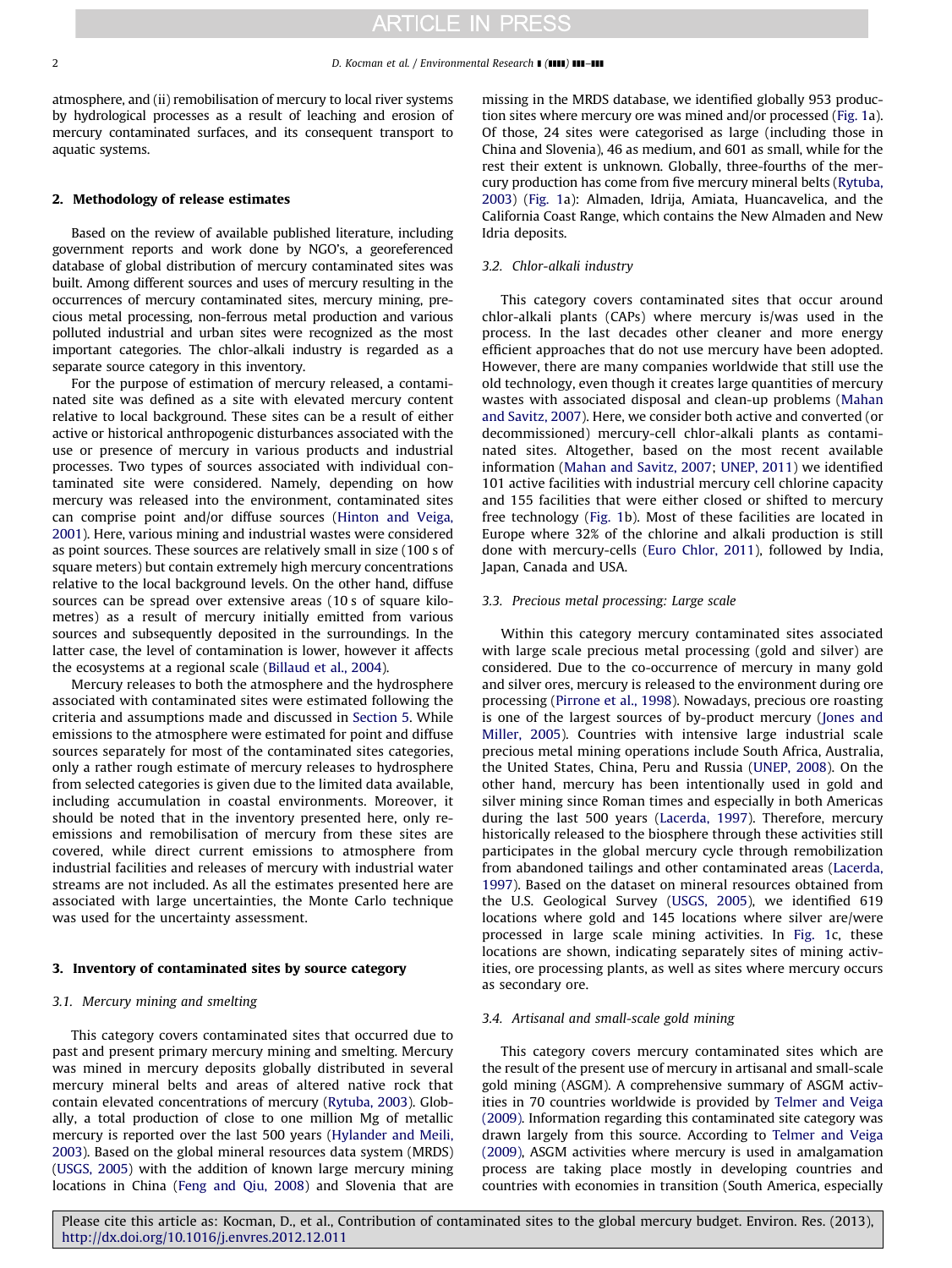D. Kocman et al. / Environmental Research **I (IIII) III-III 1998 1999 1999 1999 1999 1999 1999 1999 1999 1999 1999 1999 1999 1999 1999 1999 1999 1999 1999 1999 1999 1999 1999**

<span id="page-2-0"></span>

Fig. 1. Global distribution of contaminated sites: primary mercury mining (a), chlor-alkali plants (b), large-scale precious metal mining (c), non-ferrous metals processing (d), ASGM (adopted from [Telmer and Veiga \(2009\)](#page-10-0)) (e) and other industrial sites (locations of oil refineries based on the Oil and Gas Journal 2006 Worldwide Refining Survey available at <http://bbs.keyhole.com/ubb/showthreaded.php/Cat/0/Number/1197575/page/>) (f).

the Amazon, China, Southeast Asia and some African countries) and very often miners are unaware of the health risk connected to these activities. As ASGM activities are conducted at hundreds of small sites, they cannot be individually identified. Therefore, in Fig. 1e mercury releases by country in ASGM is shown [\(Telmer and](#page-10-0) [Veiga, 2009\)](#page-10-0).

### 3.5. Non-ferrous metal production

In this category contaminated mercury sites resulting from industrial-scale non-ferrous ore processing are included. Contamination occurs because these ores often contain significant amounts of mercury and because thermal methods are used to process them. Within this category we include locations where zinc, copper, lead and nickel ores are processed. Based on the USGS mineral resources dataset [\(USGS, 2005\)](#page-10-0), we identified 137 zinc, 254 copper, 132 lead and 54 nickel processing plants. These locations are distributed globally, with most of them concentrated in North America and Europe, followed by Asia (especially China and Japan) and South America (Fig. 1d).

### 3.6. Other industrial sites

In addition to the above categories, there are many other industrial and other human activities where mercury is intentionally or unintentionally used or present in various processes and products, and can result in occurrence of contaminated sites. Use of mercury as a catalyst in production of acetaldehyde, vinyl chloride and vinyl acetate is one such example. Petroleum and natural gas production and processing are also known to release mercury to the environment, primarily via solid waste streams ([Wilhelm, 2001](#page-10-0)). Moreover, many mercury containing products (e.g., lamps, batteries, thermometers etc.) are disposed to landfills from which mercury is emitted to the atmosphere and leached to local aquatic systems, respectively. In order to give an idea about the global extent of these activities, some of these locations for which information was available are shown in Fig. 1f.

## 4. Extent of contamination

For each of the above categories point and diffuse source emissions were considered in the assessment. Information available in the literature on the accumulated historic and present releases of mercury from different source categories is given in the following sections and summarised in [Table 1](#page-3-0).

Primary mercury mining: The extent and magnitude of contamination at a particular mercury mine site depends largely on the amount of mercury that is/was produced at that site. During the operational phase of the mine, especially due to the ore roasting procedures, mercury release to air is the dominant pathway of mercury into the environment. Based on measurements at Almaden, up to 10 Mg of mercury per year was lost to the atmosphere during roasting operations at a production rate of up to 1500 Mg of mercury per year ([Ferrara et al., 1998a\)](#page-9-0). Atmospheric emissions of the same order of magnitude were reported for China by [Wu](#page-10-0) [et al. \(2006\)](#page-10-0). According to the official data of the Idrija mine, the second largest mercury mine in the world, during the operating period of the mine (since 1490) 107,500 Mg of commercial mercury were produced, while an estimated 45,500 Mg of mercury were emitted into the environment (Dizdarevič, 2001). Based on the historical and global mercury primary production data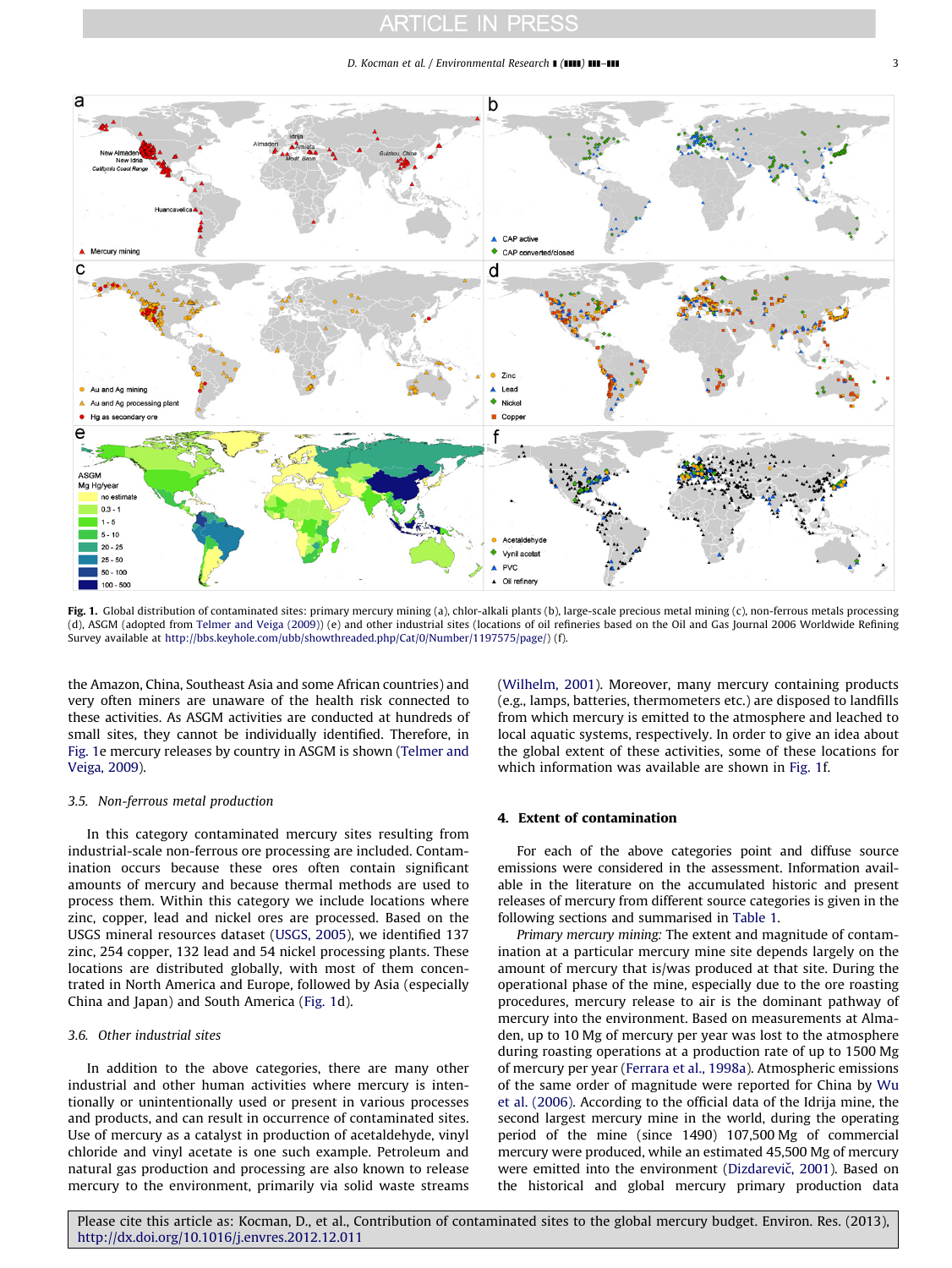#### <span id="page-3-0"></span>4 D. Kocman et al. / Environmental Research **I (IIII) III-III**

| Table 1                                                                                |  |  |
|----------------------------------------------------------------------------------------|--|--|
| Accumulated historic and present releases of mercury from different source categories. |  |  |

| CS category                                             | <b>Historical/present</b><br>releases                                                         | <b>References</b>                                                                                                    | <b>Remarks</b>                                                                                                                                                                                                                                         |
|---------------------------------------------------------|-----------------------------------------------------------------------------------------------|----------------------------------------------------------------------------------------------------------------------|--------------------------------------------------------------------------------------------------------------------------------------------------------------------------------------------------------------------------------------------------------|
| Primary Hg mining                                       | $20$ Mg yr <sup>-1</sup><br>$10$ Mg yr <sup>-1</sup><br>10–40 Mg $yr^{-1}$<br>91 Mg $yr^{-1}$ | Hylander and Meili (2003)<br>Ferrara et al. (1998a)<br>Wu et al. (2006)<br>Dizdarevič (2001)                         | Losses to air; 10,000 Mg along 500 years<br>Almaden, Spain; losses to air<br>China; losses to air (1995-2003)<br>Idrija, Slovenia; losses to air, soil and water; 45,500 Mg along 500<br>years                                                         |
| Chlor-alkali industry                                   | 163 Mg $yr^{-1}$<br>$144$ Mg yr <sup>-1</sup><br>1400-2700 Mg<br>2000 Mg<br>3700 Mg           | Pirrone et al. (2010)<br>Concorde East-West (2006)<br>Qi et al. (2000)<br>Trip and Thorleifson (1998)<br>ACAP (2005) | Globally; losses to air<br>Europe; losses to products, air and water<br>China; losses to air, soil and water since 50s<br>Canada; losses to air and water from 16 CAPs (1935–1998)<br>Russia; losses to soils, waste and water from 7 CAPs (1951–1998) |
| Large scale precious metal<br>production<br><b>ASGM</b> | 196,000 Mg<br>61,380 Mg<br>640-1350 Mg yr <sup>-1</sup>                                       | Nriagu (1994)<br>Telmer and Veiga (2009)                                                                             | Latin America; cumulative losses due to production of Au and Ag<br>North America; cumulative losses due to production of Au and Ag<br>Globally                                                                                                         |
| Non-ferrous metal production                            | 350 Mg $\rm yr^{-1}$<br>650 Mg yr <sup>-1</sup><br>275-310 Mg $\rm yr^{-1}$                   | <b>USGS (2004)</b><br>Hylander and Herbert<br>(2008)                                                                 | Losses to atmosphere<br>Losses to hydrosphere<br>Losses to air                                                                                                                                                                                         |

reported by [Hylander and Meili \(2003\)](#page-9-0), we estimate accumulated historical global emissions to air, soil, and water at roughly 250,000 Mg.

Chlor-alkali industry: As a consequence of large current and past mercury releases from CAPs within areas adjacent to these production plants, even if shut down, their environments can contain significant amounts of mercury dispersed inside the ground under production buildings, in slurry accumulators, in disposal sites and in water bodies [\(ACAP, 2005\)](#page-9-0). Due to direct mercury discharges from the process, extremely contaminated soils with concentrations exceeding 10 g kg $^{-1}$  of mercury can be located near the plant ([Zagury et al., 2006;](#page-10-0) [Neculita et al., 2005\)](#page-9-0). Although most mercury emitted to the atmosphere from CAPs is subject to atmospheric dispersion and long range transport, elevated mercury levels in soils are usually also seen within a few kilometres of the plant. Contamination factors up to a 50 as the result of atmospheric deposition were reported for these sites ([Trip and Thorleifson, 1998](#page-10-0); [Biester et al., 2002;](#page-9-0) [Remy et al.,](#page-10-0) [2003\)](#page-10-0). For example, [Biester et al. \(2002\)](#page-9-0) studied the distribution of mercury around three European chlor-alkali plants and calculated that 5–10% of mercury emitted from the plant to the atmosphere was retained in soils around the plant, the rest being attributed to a long range transport. The spatial distribution of contaminated soils depends strongly on the orography of the area and prevailing wind directions ([Biester et al., 2002](#page-9-0); [Hissler and](#page-9-0) [Probst, 2006\)](#page-9-0). Due to high mercury releases from CAPs, the total amount of mercury stored in soils surrounding CAPs can reach several megagrams ([ACAP, 2005](#page-9-0); [Hissler and Probst, 2006](#page-9-0)). Moreover, in soils contaminated by CAPs, a high proportion of volatile mercury is present (Zagury et al., 2006; Neculita et al., 2005). The level of contamination at active as well as converted CAPs using the mercury cell technology differs from country to country. For example, while contaminated material was sent to hazardous waste disposal facilities during the decommissioning in Canada ([Trip and Thorleifson, 1998\)](#page-10-0), in Russia the majority of mercury used ended up in the surroundings of the facilities or waste dumps, with only insignificant amount recycled ([ACAP, 2005](#page-9-0)).

Large scale precious metal production: According to [Nriagu](#page-9-0) [\(1994\)](#page-9-0), the cumulative losses of mercury to the environment due to the production of precious metals in the Americas totalled 257,400 Mg, with 196,000 Mg dispersed in South and Central America and 61,380 Mg in the United States. Mercury release to the environment due to gold and silver production is also related to the co-occurrence of mercury in many gold and silver ores, with concentrations ranging from less than 0.1 to over 100 Mg  $kg^{-1}$ ([Jones and Miller, 2005](#page-9-0)). Consequently, depending on the type of contamination, reported mercury emissions from these sites range over multiple orders of magnitude and can reach thousands of ng  $m^{-2}$  h<sup>-1</sup> at areas of mining disturbance. For example, [Gustin](#page-9-0) [et al. \(2003\)](#page-9-0) measured 40 and 220 ng  $m^{-2}$  h<sup>-1</sup> from gold and silver mine waste associated with historic mining, while [Zehner and](#page-10-0) [Gustin \(2002\)](#page-10-0) estimated mercury emissions from precious metal mines across Nevada in  $\sim$  5–500 ng m<sup>-2</sup> h<sup>-1</sup> range. Due to the mining operations, significant higher mercury emissions at two active industrial gold mines in Nevada were measured recently, which ranged from  $<$  60 ng m<sup>-2</sup> h<sup>-1</sup> for waste rock piles to almost 30,000 ng m<sup> $-2$ </sup> h<sup> $-1$ </sup> for tailings ([Eckley et al., 2011a\)](#page-9-0).

ASGM: During its use in artisanal gold mining significant amounts of mercury are lost in both atmosphere and hydrosphere. When it is used to amalgamate gold, some escapes directly into soils and water bodies as elemental mercury droplets or as coatings of mercury adsorbed onto sediment grains, while mercury that forms the amalgam with gold is emitted to the atmosphere when the amalgam is heated [\(Telmer and Veiga,](#page-10-0) [2009\)](#page-10-0). Consequently, mercury atmospheric emissions from areas with polluted soils can be on the order of 400 g  $h^{-1}$ , as measured at a Venezuelan gold mining site by [Garcia-Sanchez et al. \(2006\).](#page-9-0) Moreover, due to the sluicing and dredging of mercury-rich sediments during mining operations, annual riverine flux of mercury from these sites can reach several megagrams ([Telmer](#page-10-0) [et al., 2006\)](#page-10-0).

Non-ferrous metal production: Non-ferrous metal production (e.g. zinc, copper, lead and nickel) is a known source of mercury released to the environment, especially in developing countries. As shown in the Global Mercury Assessment report [\(UNEP, 2002\)](#page-10-0), atmospheric emissions of about 170 Mg  $\text{yr}^{-1}$  from this sector can be considered as an underestimate. Recent assessments showed that mercury emitted from non-ferrous ore processing are about 275-310 Mg  $yr^{-1}$  [\(USGS, 2004](#page-10-0); [Hylander and Herbert, 2008\)](#page-9-0) and increasing production, especially in emerging countries, is leading to an increase of mercury releases to the atmosphere ([Pirrone](#page-9-0) [et al., 2010](#page-9-0)). Emissions from the non-ferrous metal industry depend mainly on the content of mercury in these ores, the type of industrial technology employed and the type and efficiency of emission control installations [\(Pacyna et al., 2006](#page-9-0)). The influence of non-ferrous metal smelting on elevated mercury concentrations in the vicinity of ore smelters has already been established. For example, [Li et al. \(2008\)](#page-9-0) found elevated mercury levels in all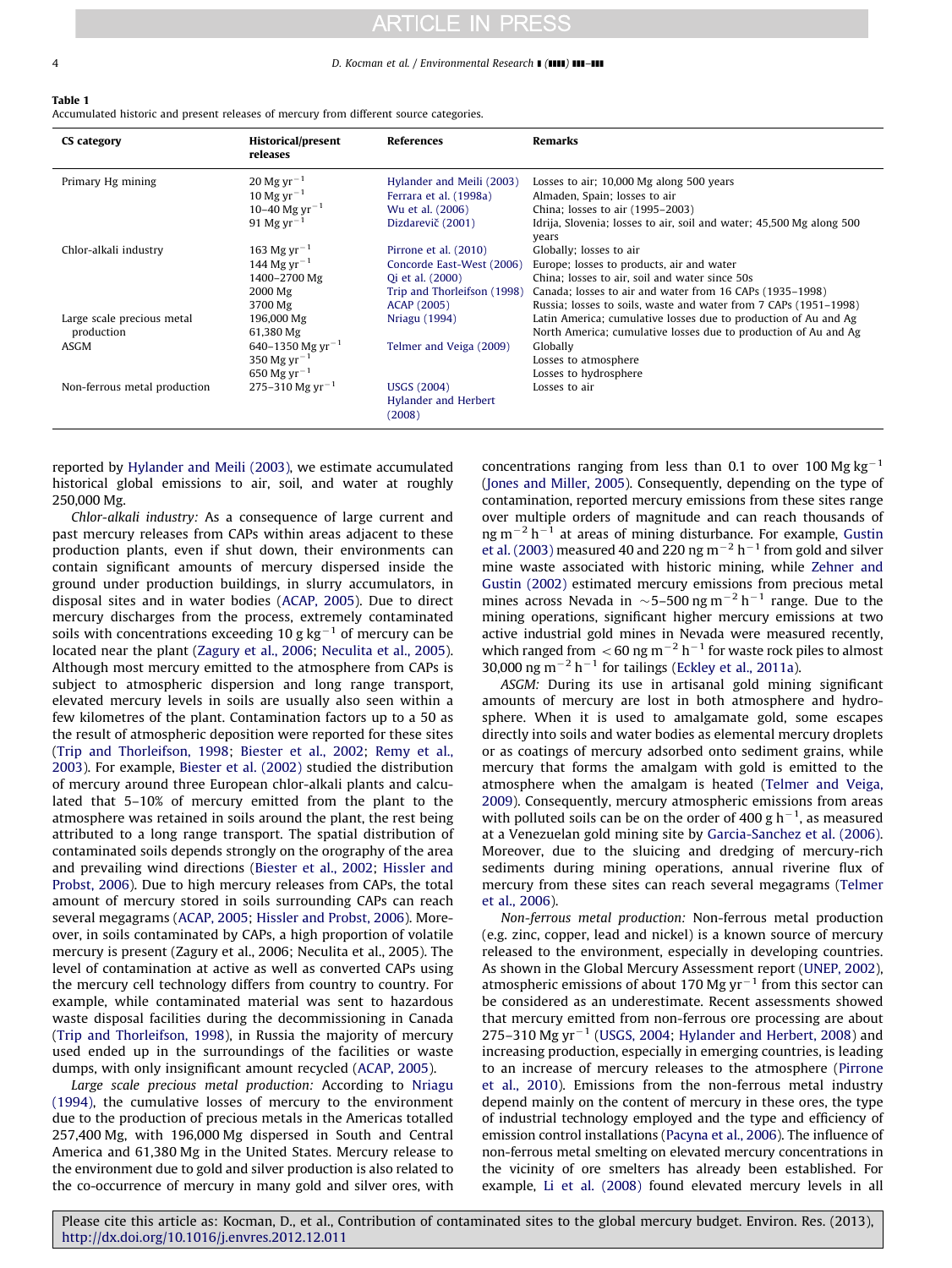<span id="page-4-0"></span>environmental compartments in an artisanal zinc smelting area in Guizhou, China. In their study a decreasing trend of soil mercury concentrations with increasing distance from the smelting sites was shown to be a result of mercury emission and subsequent deposition from the Zn smelting process. Most contaminated are soils within 2 km off the smelting site, where elevated atmospheric concentrations were also observed ([Li et al., 2008\)](#page-9-0).

#### 5. Mercury releases from contaminated sites

## 5.1. Mercury re-emissions to the global atmosphere

Due to the number of parameters influencing the emission processes, quantification of mercury emissions from contaminated surfaces can be very data demanding. Usually, area estimates are made based on in situ derived mercury fluxes and adjusted for parameters controlling emission using the advantages of GIS technology (e.g., [Engle et al., 2001;](#page-9-0) [Engle and Gustin,](#page-9-0) [2002;](#page-9-0) [Zehner and Gustin, 2002;](#page-10-0) [Coolbaugh et al., 2002](#page-9-0); [Gustin,](#page-9-0) [2003;](#page-9-0) [Gustin et al., 2003,](#page-9-0) [Wang et al., 2005](#page-10-0)). Scaled mercury reemissions from contaminated sites as evident from case studies are reported in Table 2. When scaling up emissions from substrates enriched in mercury, the magnitude of emission depends on the proportion of the surface area with high mercury enrichment relative to that of the entire area studied [\(Gustin and](#page-9-0) [Lindberg, 2005\)](#page-9-0). Therefore, in estimates of mercury releases to the atmosphere from contaminated sites we consider two types of releases: the first is associated with concentrated point sources or so-called ''hot spots'' containing very high mercury concentrations relative to the background. These sources are various mining and industrial wastes and other anthropogenically disturbed areas. For these point sources, the estimates are backed by upto-date literature results, based on flux ranges reported for selected case studies and extrapolation to the number/extent of these sites within the individual source category. The second are re-emissions from diffuse sources which are dispersed over extensive areas surrounding those sites where mercury was intentionally or unintentionally used and/or released. Due to the lack of detailed site specific data, especially on substrate mercury content, the use of more sophisticated models for calculating mercury emissions associated with diffuse sources was not possible. Moreover, existing models are site specific and cannot be applied to other locations. Therefore, as atmospheric mercury emission depends strongly on the climatic conditions, a simplified approach was used considering only the temperature dependence of mercury emission flux for these sources as described by an Arrhenius type equation (Eq. (1)):

$$
F = A \times \exp(-E_a/R_{\text{univ}} \times T_s)
$$
 (1)

where *F* is the mercury flux from soil (ng  $m^{-2}$  h<sup>-1</sup>), *A* is a preexponential factor,  $E_a$  is the activation energy,  $R_{\text{univ}}$  is the universal gas constant and  $T_s$  the surface temperature (K). Following the approach of [Travnikov and Ryaboshapko \(2002\)](#page-10-0) that modelled mercury hemispheric transport, a value of 20 kcal mol $^{-1}$ was adopted for activation energy, while pre-exponential factor was adjusted for contaminated soils. According to the model of [Travnikov and Ryaboshapko \(2002\)](#page-10-0), mean annual emission flux of mercury from background soils is in the  $\sim$ 0.2–1 ng m<sup>-2</sup> h<sup>-1</sup> range, considering soil temperatures of  $\sim$  8–20 °C. Given the fact that reported area averaged mercury emissions from diffused sources at contaminated sites are in the  $\sim$ 10–20 ng m<sup>-2</sup> h<sup>-1</sup> range (Table 2), pre-exponential factor for contaminated surfaces was then assumed to be 20–50 times higher  $(1.3-3.2 \times 10^{16})$  than the factor used for background soils by [Travnikov and](#page-10-0) [Ryaboshapko \(2002\).](#page-10-0) For each of the contaminated sites, surface temperature was then extracted from GIS maps representing the global 30-year mean monthly surface climatology (1961–1990), available from the ORNL DAAC archive [\(http://webmap.ornl.gov/](http://webmap.ornl.gov/wcsdown) [wcsdown](http://webmap.ornl.gov/wcsdown)). In this way, resulting mean annual emissions from diffuse sources are in the  $\sim$  50–200  $\mu$ g m<sup>-2</sup> yr<sup>-1</sup> range for sites at middle latitudes. Emissions from sites located at the high latitudes are considerably lower due to low temperatures  $(10-30 \mu g)$  $\rm m^{-2}\,yr^{-1}$ ), while they can exceed 300  $\rm \mu g\,m^{-2}\,yr^{-1}$  for sites at the low latitudes. Annual mercury releases associated with diffuse sources were then calculated taking into account the ranges of the extent of contamination that can be expected, as reported in the literature. In some regions these sites are distributed very densely and their areas of influence coincide. Overall, the following

#### Table 2

Scaled mercury re-emissions from contaminated sites.

| <b>Site/Country</b>    | Category         | Hg re-emission (kg $\text{yr}^{-1}$ ) | Total area (km <sup>2</sup> ) | References                             |
|------------------------|------------------|---------------------------------------|-------------------------------|----------------------------------------|
| Almaden (Spain)        | Hg mining        | 1750                                  |                               | Ferrara et al. (1998a) <sup>a</sup>    |
| Mt. Amiata (Italy)     | Hg mining        | $\sim$ 920                            | $\overline{\phantom{0}}$      | Ferrara et al. $(1998b)^b$             |
| New Idria (USA)        | Hg mining        | 18                                    | 229                           | Coolbaugh et al. (2002)                |
| New Idria (USA)        | Hg mining        | 2.7                                   | 0.6                           | Coolbaugh et al. $(2002)$ <sup>c</sup> |
| Ivanhoe district (USA) | Hg mining        | 87                                    | 586                           | Engle et al. (2001)                    |
| Ivanhoe district (USA) | Hg mining        | 8.9                                   | 0.1                           | Engle et al. $(2001)$ <sup>c</sup>     |
| Sulphur Bank (USA)     | Hg mining        | 17                                    | 3.8                           | Nacht et al. (2004)                    |
| Knoxville (USA)        | Hg and Au mining | 37.6                                  | 37.6                          | Gustin et al. (2003)                   |
| Knoxville (USA)        | Hg and Au mining | 19.8                                  | 2.7                           | Gustin et al. $(2003)^c$               |
| Langmuchang (China)    | Hg and Tl mining | 3.5                                   | 2.9                           | Wang et al. (2005)                     |
| Wanshan (China)        | Hg mining        | $1 - 5$                               | 0.1                           | Wang et al. (2007)                     |
| Idrija (Slovenia)      | Hg mining        | $17 - 34$                             | 0.25                          | Grönlund et al. $(2005)^d$             |
| Idrija (Slovenia)      | Hg mining        | 51                                    | 640                           | Kocman and Horvat (2011)               |
| Carson R. Super. (USA) | Au mining        | 12.5                                  | 1.4                           | Gustin et al. $(2003)$ <sup>c</sup>    |
| Flowery Peak (USA)     | Au and Ag mining | 41                                    | 251                           | Engle and Gustin (2002)                |
| Flowery Peak (USA)     | Au and Ag mining | 3.3                                   | < 0.1                         | Engle and Gustin $(2002)$ <sup>c</sup> |
| Peavine Peak (USA)     | Au and Ag mining | 10                                    | 108                           | Engle and Gustin (2002)                |
| Cortez-Pipeline (USA)  | Au mining        | 19                                    | 14.8                          | Eckley et al. $(2011b)$ <sup>e</sup>   |
| Twin Creeks (USA)      | Au mining        | 109                                   | 26.5                          | Eckley et al. $(2011b)$ <sup>e</sup>   |

<sup>a</sup> Emissions from roasted ore, soil and mine structures during operational phase of the mine.

**b** Emissions from abandoned mine structures.

 $\epsilon$  Emissions from various mining disturbed areas.

<sup>d</sup> Emissions from former distillation plant area.

<sup>e</sup> Emissions from disturbed materials at active open-pit Au-mine.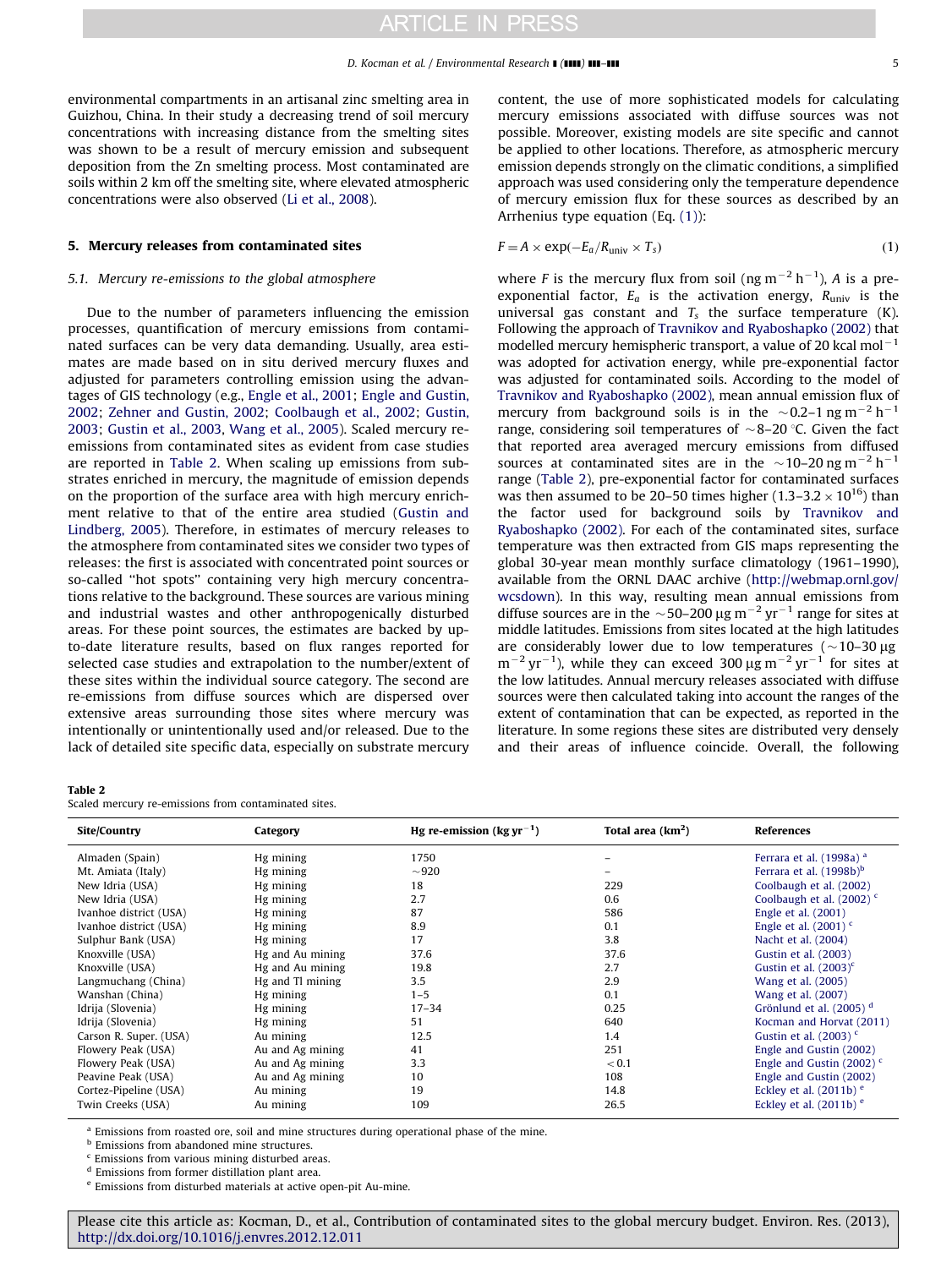#### 6 **D. Kocman et al. / Environmental Research 1 (1111) 111-111**

Table 3 Assumption made to estimate mercury emissions from categories of contaminated sites.

|                                     | <b>Point source</b>                                               | Surrounding area <sup>b</sup> |
|-------------------------------------|-------------------------------------------------------------------|-------------------------------|
| Primary mercury<br>large            | $20 \text{ kg yr}^{-1}$                                           | $200 \text{ km}^2$            |
| medium                              | $10 \text{ kg yr}^{-1}$                                           | $100 \text{ km}^2$            |
| others<br>CAPs                      | 2 kg $yr^{-1}$<br>10-50 $\mu$ g m <sup>-2</sup> h <sup>-1 a</sup> | 50 $km2$<br>2-3 km radius     |
| Non-ferrous metal<br>Precious metal |                                                                   | $2-3$ km radius               |
| mining                              | 5–10 kg $yr^{-1}$                                                 | 50-100 km <sup>2</sup>        |
| processing<br><b>ASGM</b>           | 2 kg $\text{yr}^{-1}$                                             | $2-3$ km radius<br>c          |
| Other industries                    | 0.9–9 kg $\rm yr^{-1}$                                            |                               |
|                                     |                                                                   |                               |

<sup>a</sup> CAPs were assumed to have at least one hectare of mercury-containing wastes and sludges adjacent to the production plant.

<sup>b</sup> Calculated mercury emissions from diffuse sources are  $\sim$ 10–30  $\mu$ g m<sup>-2</sup> yr<sup>-1</sup> for sites located at high latitudes, 50–200  $\mu$ g m $^{-2}$  yr $^{-1}$  at middle latitudes and  $>$  300  $\mu$ g m<sup>-2</sup> yr<sup>-1</sup> at low latitudes.

 $\epsilon$  Emissions from ASGM were adopted from [Telmer and Veiga \(2009\).](#page-10-0)

assumptions were made within an individual contaminated site category (Table 3).

For the primary mercury mining category it was assumed that 20 kg yr $^{-1}$  of mercury is emitted from point sources from sites categorised as large, 10 kg yr $^{-1}$  from medium ones and 2 kg yr $^{-1}$ from others. It was then assumed that large production sites result in elevated mercury re-emission from the surrounding 200 km<sup>2</sup>, medium ones from 100 km<sup>2</sup> and 50 km<sup>2</sup> was used for other sites.

CAPs were assumed to have at least one hectare of mercurycontaining wastes and sludges adjacent to the production plant from which emissions in the 10–50  $\mu$ g m<sup>-2</sup> h<sup>-1</sup> range could be expected ([Wangberg et al., 2003;](#page-10-0) [Kotnik et al., 2006](#page-9-0)). In addition, emissions from contaminated soils within a 2–3 km radius around the CAPs were assumed.

In the assessment of mercury atmospheric releases from nonferrous metal production sites, only diffuse mercury sources surrounding the smelters (2–3 km radius) were considered.

Mercury releases to the atmosphere from various disturbed areas (wastes, open pits, tailings...) associated with large-scale precious metal (gold and silver) mining and ore processing can vary over several orders of magnitude and cover up to tens of square kilometres (e.g., [Zehner and Gustin, 2002](#page-10-0) and references therein; [Gustin et al., 2003](#page-9-0); [Eckley et al. 2011a](#page-9-0); [2011b\)](#page-9-0). Here we choose a rather conservative  $5-10 \text{ kg yr}^{-1}$  emitting coefficient from such disturbances at sites where mining activities are/were going on and 2 kg yr<sup>-1</sup> at sites where ore processing is/was conducted. In addition, emissions from 50 to 100 km2 diffuse sources in the surroundings of mining sites and within 2–3 km radius for processing plants are expected at these sites.

The estimates for atmospheric re-emission of 50 Mg yr $^{-1}$  of mercury from artisanal and small scale gold mining were taken directly [Telmer and Veiga \(2009\)](#page-10-0). Their estimates are based on data available on mercury and gold exports and imports by country, and the reported production and technology of extraction from all the countries known to have active ASGM communities.

In addition, under the category other industrial sites, a rather rough estimate of mercury contributions to the atmosphere was made for sites identified, based on the magnitude of the mercury fluxes reported in the literature from such sites. Without information on the surfaces that are polluted and contribute to emission, it is not possible to give a consistent assessment of mercury releases to the atmosphere, nevertheless the importance of this category is confirmed by considering that 10,000 ng m $^{-2}$  h $^{-1}$ 

result in 0.9 kg ha<sup>-1</sup> yr<sup>-1</sup> of mercury, and 100,000 ng m<sup>-2</sup> h<sup>-1</sup> emit 9 kg ha<sup> $-1$ </sup> yr $^{-1}$  [\(Garcia-Sanchez et al., 2006](#page-9-0)). In the better case when hundreds of heavily polluted sites can be accounted for, an emission of 10-20 Mg  $yr^{-1}$  of mercury can be expected from this category.

## 5.2. Mercury dissemination through hydrological cycle

## 5.2.1. Catchment scale

The most important factors controlling terrestrial mercury releases from contaminated surfaces are meteorological conditions. In temperate and humid conditions terrestrial mercury releases can dominate the atmospheric inputs. Riverine transport of mercury from such sites occurs primarily in the particulate form as a result of erosion processes, and most of the mercury flux (75–90%) to downstream environments occurs during peak flow events ([Whyte](#page-10-0) [and Kirchner, 2000;](#page-10-0) Žagar et al., 2006). For instance, out of the 1500 kg of mercury that is annually transported from the contaminated Idrija Hg-mine area in Slovenia, less than 1% is in the dissolved form, the rest being associated with contaminated suspended sediments [\(Rajar et al., 2000\)](#page-10-0). In arid climates however, riverine transport of mercury from contaminated sites is limited and catchments are usually not impacted at great distances ([Gray et al., 2002\)](#page-9-0). In such conditions, release of mercury to the atmosphere dominates. Hence, terrestrial loading of mercury greatly depends on the geographical position of the individual contaminated site as well as on the extent of contamination. Consequently, mercury releases as reported in the literature vary a lot. For example, due to historic gold and mercury mining activities in the Sierra Nevada and Coast Range Mountains (California, USA), [David et al. \(2009\)](#page-9-0) reported 60–  $470$  kg yr $^{-1}$  of mercury is transported to San Francisco Bay. [Schafer](#page-10-0) [et al. \(2006\)](#page-10-0) estimated annual mercury fluxes from the Lot River in France, an area affected by coal-fired power plants, mining and metal processing, ranging from 35 to 530 kg  $yr^{-1}$  for the past decade. Current use of mercury in small scale gold mining in the Tapajos River basin in the Brazilian Amazon, resulted in an annual export of 1600 kg of mercury [\(Telmer et al., 2006](#page-10-0)). Large amounts of particulate mercury in aquatic systems are also released from riverbed and bank erosion and especially during flooding ([Wang](#page-10-0) [et al., 2004\)](#page-10-0). For instance, due to the devastating flood that occurred in Nevada in 1997, about 1400 kg of mercury was carried into the Lahontan Reservoir [\(Carroll and Warwick, 2001](#page-9-0)). Similarly, during a large flood wave in the course of 8 days the river Soca transported about 4700 kg of mercury into the Gulf of Trieste in the Northern Adriatic [\(Horvat et al., 1999](#page-9-0)).

In general, mercury releases to aquatic environments from contaminated sites are poorly documented. Usually annual estimates are based on short observation periods and are not adapted to hydrometeorological conditions. Moreover, mercury is drained into local river systems from the whole catchment, which makes assessment of its relative contribution from contaminated part difficult. Besides, in a single area or a catchment, more mercury sources resulting in the occurrence of contaminated sites can exist, making the identification of relative mercury contribution from different contaminated site categories even harder. Therefore, it was only possible to make a rather rough estimate of mercury releases to hydrosphere from selected contaminated site categories [\(Table 4](#page-6-0)). For estimation of mercury releases associated with primary mercury mining, chloralkali industry and large-scale precious metal processing the following was considered: (i) ranges as reported in the literature for selected case studies, (ii) ratio of mercury released to hydrosphere to that emitted to the atmosphere, (iii) historic accumulation of mercury within different categories, and (iv) number of contaminated sites in individual climatic zone (e.g., in an arid climate releases to hydrosphere are considered less significant compared to those in a more humid climate and with relief more prone to erosion). For the ASGM category, out of approximately 1000 Mg of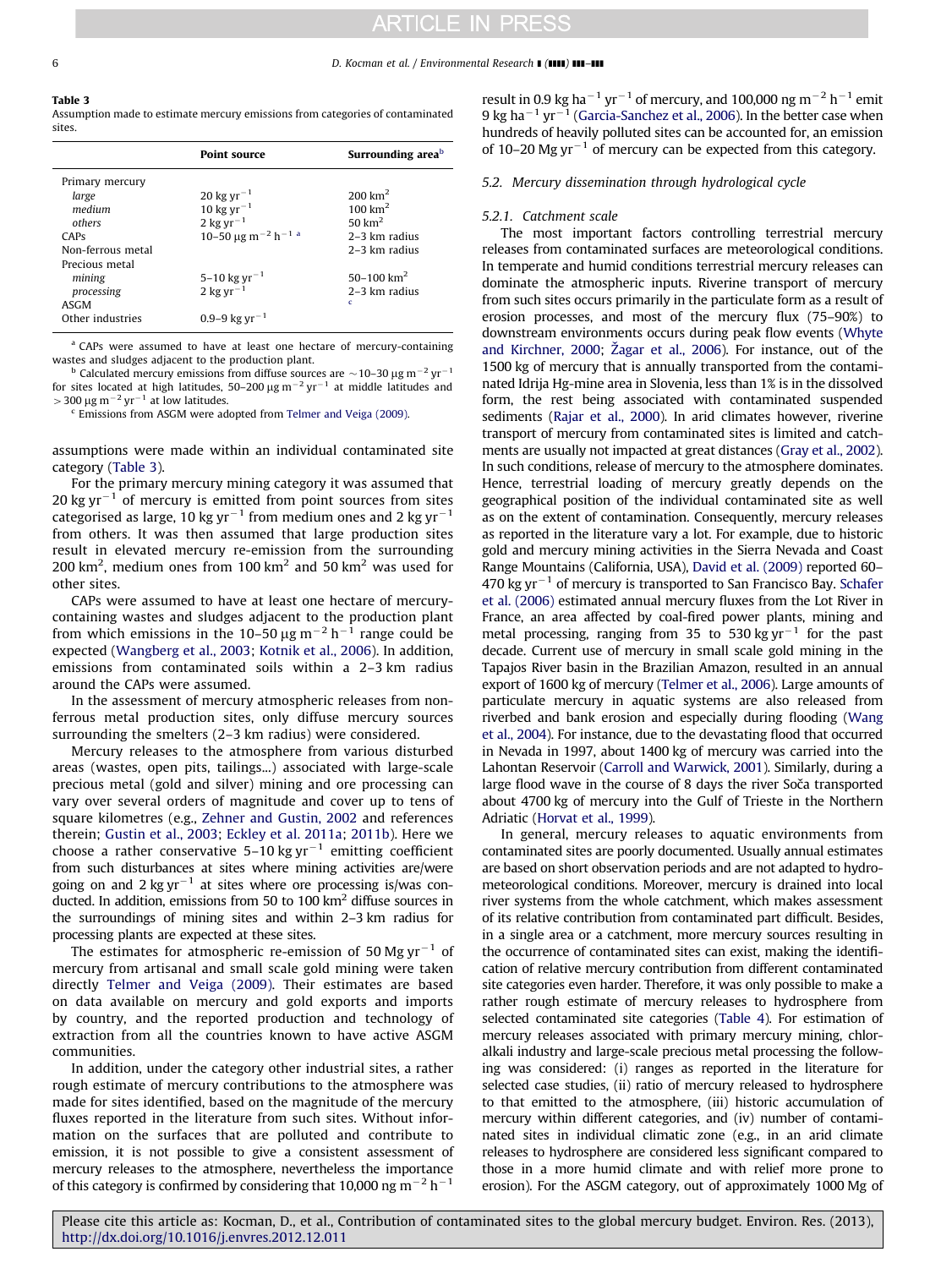<span id="page-6-0"></span>mercury that is annually lost to the environment in these activities, 650 Mg were reported to be released to the terrestrial environment [\(Telmer and Veiga, 2009](#page-10-0)). How much of it later enters aquatic environments due to erosion and riverine transport is unknown and hard to establish due to the lack of suitable data. Therefore, mercury release to aquatic environments from the ASGM category was estimated based on the ratio of riverine fluxes reported in case study [\(Telmer et al., 2006](#page-10-0)) to reported mercury global consumption in ASGM activities [\(Telmer and Veiga, 2009](#page-10-0)). In should be noted, however, that this is a very coarse approach, with large associated uncertainties, as it is known that the dominant source of mercury in such systems is not necessarily the loss of mercury in the gold amalgamation process itself, but the remobilisation of mercury contaminated sediment and floodplain soil during mining operations [\(Telmer et al., 2006](#page-10-0)). Anyhow, it is reasonable to expect releases of mercury to aquatic systems from this category to be significant, as many of the countries with high ASGM activity are also countries with very humid climate and consequently high soil erosion rates.

#### 5.2.2. Coastal environments

Mercury released from contaminated sites to the hydrosphere due to leaching and erosion is ultimately delivered to the seas and oceans as a consequence of riverine transport. Moreover, it should be noted that the many of contaminated sites (e.g.,  $>40\%$  of all chlor-alkali plants) are located at or near the coast and have for decades introduced wastes containing mercury directly into local estuaries. Therefore, due to the historical accumulation, many coastal areas are contaminated with mercury. For example, for more than 30 years mercury-contaminated effluent was

#### Table 4

Mercury releases to the atmosphere (A) and hydrosphere (H) from contaminated sites (Mg  $\rm{yr}^{-1}$ ).

|                                                                                                                                               | A (point<br>sources)      | A (diffuse<br>sources)                       | A<br>(total)                                                     | HÏ                                             |
|-----------------------------------------------------------------------------------------------------------------------------------------------|---------------------------|----------------------------------------------|------------------------------------------------------------------|------------------------------------------------|
| Mercury mining<br>Chlor-alkali industry<br>Non-ferrous metal processing<br>Precious metal processing<br><b>ASGM</b><br>Other industrial sites | 3<br>$0.2 - 1$<br>$2 - 4$ | $3 - 8$<br>$0.2 - 1$<br>$0.5 - 3$<br>$1 - 5$ | $6 - 11$<br>$0.4 - 2$<br>$0.5 - 3$<br>$3 - 9$<br>50<br>$10 - 20$ | $10 - 50$<br>$2 - 5$<br>$5 - 10$<br>$50 - 100$ |
| Subtotal<br>Total $(A+H)$                                                                                                                     | $70 - 95$                 |                                              | 67-165                                                           | 137–260                                        |

 $*$  An additional 50–100 Mg yr<sup>-1</sup> of mercury is expected to be released to the open oceans from contaminated coastal sites.

discharged into Minamata Bay from an acetaldehyde producing factory resulting in sediment mercury concentrations as high as  $2000$  Mg kg<sup> $-1$ </sup> [\(Tomiyasu et al., 2006](#page-10-0)). Furthermore, it was estimated that more than 1800 Mg of mercury was deposited in the sediments of the Gulf of Trieste in the Northern Adriatic during the 500 years of mercury mining in the Idrija mine in Slovenia  $(Za)$  ( $Za$ gar et al., 2006). Due to both mercury and gold mining during the gold rush era (1850–1900) in California, more than 140 Mg of mercury accumulated in San Francisco Bay ([MacLeod et al., 2005\)](#page-9-0). Since 1956 mercury has been continuously introduced into northern Haifa Bay in Israel from a nearby chlor-alkali plant. The total influx of mercury from this plant to the bay is estimated at about 22 Mg ([Herut et al., 1996\)](#page-9-0). Mercury contaminated estuarine and near-shore systems can also be anthropogenically impacted systems such as the New York/New Jersey harbour estuary, where almost 500 kg  $yr^{-1}$  of mercury is released from different sources ([Balcom et al., 2007](#page-9-0)). Recently the mercury mass balance was also calculated for the Mediterranean coastal sites contaminated with mercury. It was estimated that annually 2500 kg becomes subject to the hydrological cycle ([Rajar et al., 2007\)](#page-10-0).

Due to the lack of data on releases from different mercury sources to coastal areas, as well as to the extent of contamination, it is not possible to give a consistent estimate of mercury contamination in this category. A rather rough estimate of the amount of mercury accumulated in coastal environments, based on the published data for historical and present mercury releases to estuaries, is 50,000–100,000 Mg.

## 6. Estimated emission of mercury from contaminated sites and its fate

Summing up the contribution of mercury to both the atmosphere and hydrosphere, about 137–260 Mg of mercury are released annually to the global mercury budget from identified mercury contaminated site categories (Table 4). Based on this, the annual contribution of mercury to the atmosphere from contaminated sites is in the 3–4% range if compared to the global anthropogenic atmospheric emissions reported by [Pirrone et al. \(2010\).](#page-9-0) On average, majority (68%) of the atmospheric contribution from contaminated sites comes from precious metal processing (both large scale and ASGM), followed by polluted industrial/urban sites including chloralkali industry (19%), mercury mining (10%) and non-ferrous metal processing (2%). From a global perspective, the highest cumulative atmospheric mercury emissions from contaminated sites (emissions from ASGM associated with developing countries excluded) occur from industrial regions of North America, South Africa and China (Fig. 2).



Fig. 2. Global atmospheric mercury emissions (Mg yr<sup>-1</sup>) from contaminated sites by country (emissions from ASGM excluded).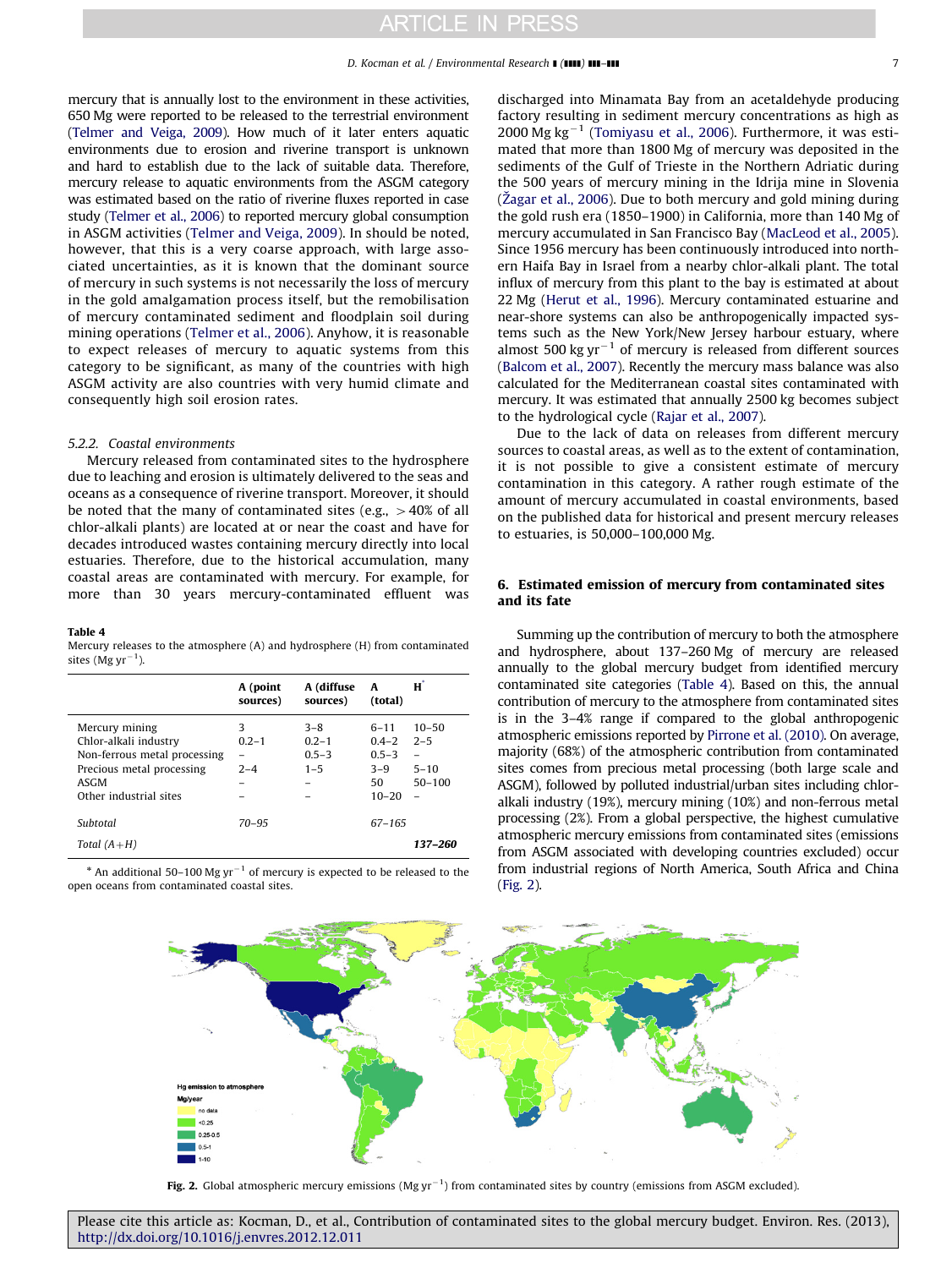#### 8 **B.** Coman et al. / Environmental Research **I** (IIII) **III-III**



Fig. 3. Summary of the estimated contribution of mercury (Mg yr<sup>-1</sup>) from contaminated sites (figures in bold) to the current global mercury cycle (figures in italic by (a) [Pirrone et al. \(2010\)](#page-9-0) and (b) [Sunderland and Mason \(2007\)\)](#page-10-0).

Current estimates of mercury releases via rivers to estuaries due to the erosion of soils and sediments from contaminated sites indicate that these releases can be of paramount importance and are in the same order of magnitude as atmospheric fluxes. In the general global budget for mercury in the environment proposed recently by [Sunderland and Mason \(2007\)](#page-10-0), some 2000 Mg yr $^{-1}$  are transported via rivers to estuaries. Compared to this figure, the annual contribution of mercury to estuaries from contaminated sites is quite significant and can represent up to 8% of the total riverine flux. Considering that the majority ( $\sim$ 90%) of the mercury load in rivers deposits around the river mouth and on the continental shelf ([Cossa et al., 1997](#page-9-0); [Sunderland and Mason, 2007](#page-10-0)), it was estimated that up to 16 Mg yr $^{-1}$  of mercury from contaminated sites directly reaches the open ocean. If we assume that only 0.1% of the historic burden is redistributed by currents every year, an additional 50– 100 Mg of mercury can be expected to be released to the open oceans from contaminated coastal sites (Fig. 3).

## 7. Uncertainty simulation

To improve our estimates the uncertainty assessment with the Monte Carlo technique was made. This is a practical way to evaluate uncertainty through a stochastic simulation based on the generation of random values from specified density functions ([Buslenko et al., 1966](#page-9-0); [Hammersley and Handscomb, 1976;](#page-9-0) [Rubinstein, 1981](#page-10-0)). The simulation randomly generates thousand of data to account for the uncertainty and performance variation associated with a variable. In our case, the uncertainty estimate associated with mercury emissions from contaminated sites was performed by considering the following cumulative probability:

$$
Pr\left\{ \left| \frac{1}{N} \sum_{N} \xi - \mu \right| < \frac{3\sigma}{\sqrt{N}} \right\} \approx 0.997 \tag{2}
$$

where N is the number of iterations,  $\xi$  the variable,  $\mu$  the average and  $\sigma$  the standard deviation.

Upper and lower bounds have been established on the basis of [Table 4.](#page-6-0) For each category a normal distribution was assumed. The total emission is therefore a normally distributed random variable with a value between the minimum and the maximum. The total error given by  $\varepsilon = 3\sigma/\sqrt{N}$  was simulated at 5, 10, 20 and 30%.

Main statistical parameters for each category are reported in [Table 5.](#page-8-0) Calculated without uncertainty, the net evasion into atmosphere averaged 82 Mg  $yr^{-1}$ ; whereas transport into hydrosphere average 116 Mg yr<sup> $-1$ </sup>. The stochastic simulation by adopting a 5% confidence interval generated averages of 84.6 and 116.1 for atmosphere and hydrosphere, respectively. The standard deviation was of 12.0 in the former case and 19.0 in the latter; whereas kurtosis and skewness showed a really close overlapping to Gaussian density distribution, despite the resampled mean reflects a small bias (less than 3% in this case) [\(Fig. 4](#page-8-0)a and b). Simulations for each source of error (i.e., emissions from different sources) lead to the estimate of true errors. By considering the 5% confidence interval, total errors were between 0.05 and 1.7 for the atmosphere [\(Fig. 5a](#page-8-0)) and between 0.13 and 2.63 for the hydrosphere [\(Fig. 5](#page-8-0)b). In both cases ASGM were the largest source of error.

### 8. Conclusions

The contribution of mercury releases from contaminated sites to the global mercury budget was assessed. The inventory of such sites indicates that from a global perspective, most mercury contaminated sites identified  $(>70%)$  are concentrated in industrial regions of Europe and North America that are adjacent to the Atlantic Ocean and Mediterranean Sea. In contrast to Europe and North America, the number and extent of mercury contaminated sites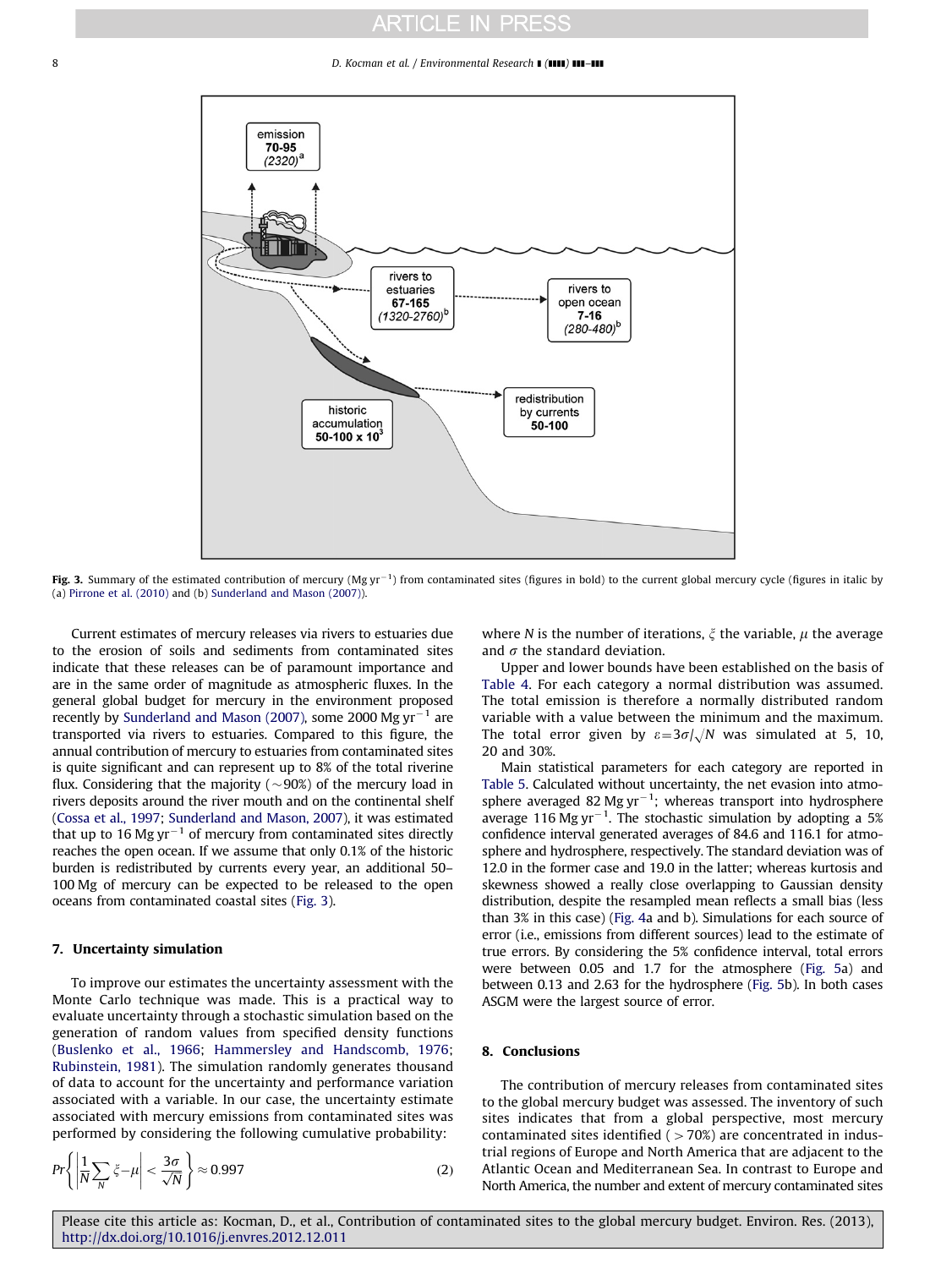## D. Kocman et al. / Environmental Research **I (IIII) III-III**  $\qquad \qquad$ ]

<span id="page-8-0"></span>

| Table 5                                    |  |  |
|--------------------------------------------|--|--|
| Key outputs of the Monte Carlo simulation. |  |  |

|                                           | Atmosphere |          |          |          | Hydrosphere |          |          |       |
|-------------------------------------------|------------|----------|----------|----------|-------------|----------|----------|-------|
| Error $(\%)$                              |            | 10       | 20       | 30       |             | 10       | 20       | 30    |
| Iterations $($ #)                         | 374        | 94       | 23       | 10       | 428         | 107      | 27       | 12    |
| Average (Mg $yr^{-1}$ )                   | 84.6       | 84.0     | 85.3     | 85.6     | 116.1       | 116.7    | 117.9    | 118.2 |
| Median (Mg $yr^{-1}$ )                    | 84.4       | 83.3     | 87.2     | 87.8     | 115.7       | 115.5    | 119.0    | 114.6 |
| Standard deviation (Mg $\text{yr}^{-1}$ ) | 12.0       | 11.3     | 12.6     | 12.9     | 19.0        | 18.1     | 17.1     | 15.3  |
| Skewness                                  | 0.000      | 0.102    | 0.084    | 0.220    | 0.099       | 0.120    | $-0.183$ | 0.237 |
| Kurtosis                                  | $-0.939$   | $-0.826$ | $-1.206$ | $-1.307$ | $-0.635$    | $-0.493$ | $-0.838$ | 0.044 |
| True error (Mg $yr^{-1}$ )                | 1.86       | 3.49     | 7.80     | 12.02    | 2.75        | 5.26     | 9.89     | 13.31 |



Fig. 4. Distribution frequency (bars) and cumulative probability function (line) for the stochastic simulation of atmosphere (a) and hydrosphere (b).



Fig. 5. True error for atmosphere (a) and hydrosphere (b) simulations.

in other parts of the world (especially Asian countries and India) is increasing due to the rising use of mercury in various products and processes. However, the exact location and extent of these sites are unknown and therefore not included in the inventory. Estimated annual releases of mercury from identified contaminated sites to both the atmosphere and hydrosphere are in the 137–260 Mg yr $^{-1}$  range. Although this contribution represents only a few percent to the global mercury budget, these sites should be considered very carefully. Namely, compared to active anthropogenic point sources of mercury emission, mercury contaminated sites represent a long-term source of releases [\(Gustin et al., 2003](#page-9-0)). It must be noted, however, that the estimates presented here are associated with large uncertainties, mostly due to the scarcity of data on mercury releases from contaminated sites and our extrapolation of releases from site specific case studies. To discover the true error in our estimate, the Monte Carlo stochastic simulations was performed. It was based on upper and lower boundaries and the error was found to be rather small. Our assumption does not consider the error associated with the estimates, which is much larger in the case of estimated releases to the hydrosphere, compared to atmospheric emissions and for which more data are needed. Therefore, further systematic and harmonized measurements are required to reduce these uncertainties. Furthermore, as both atmospheric mercury emissions and mercury inputs and distribution into the aquatic environment depend strongly on the climatic conditions and the topography of the site in question, these parameters must be further investigated and taken into account in the inventories. Coordination between the development of a georeferenced database of mercury contaminated sites and on-site ad-hoc flux measurements can certainly improve future estimates. Moreover, these data would represent a valuable input for global mercury models developed in recent years for assessing the relationship between emission source and receptor regions.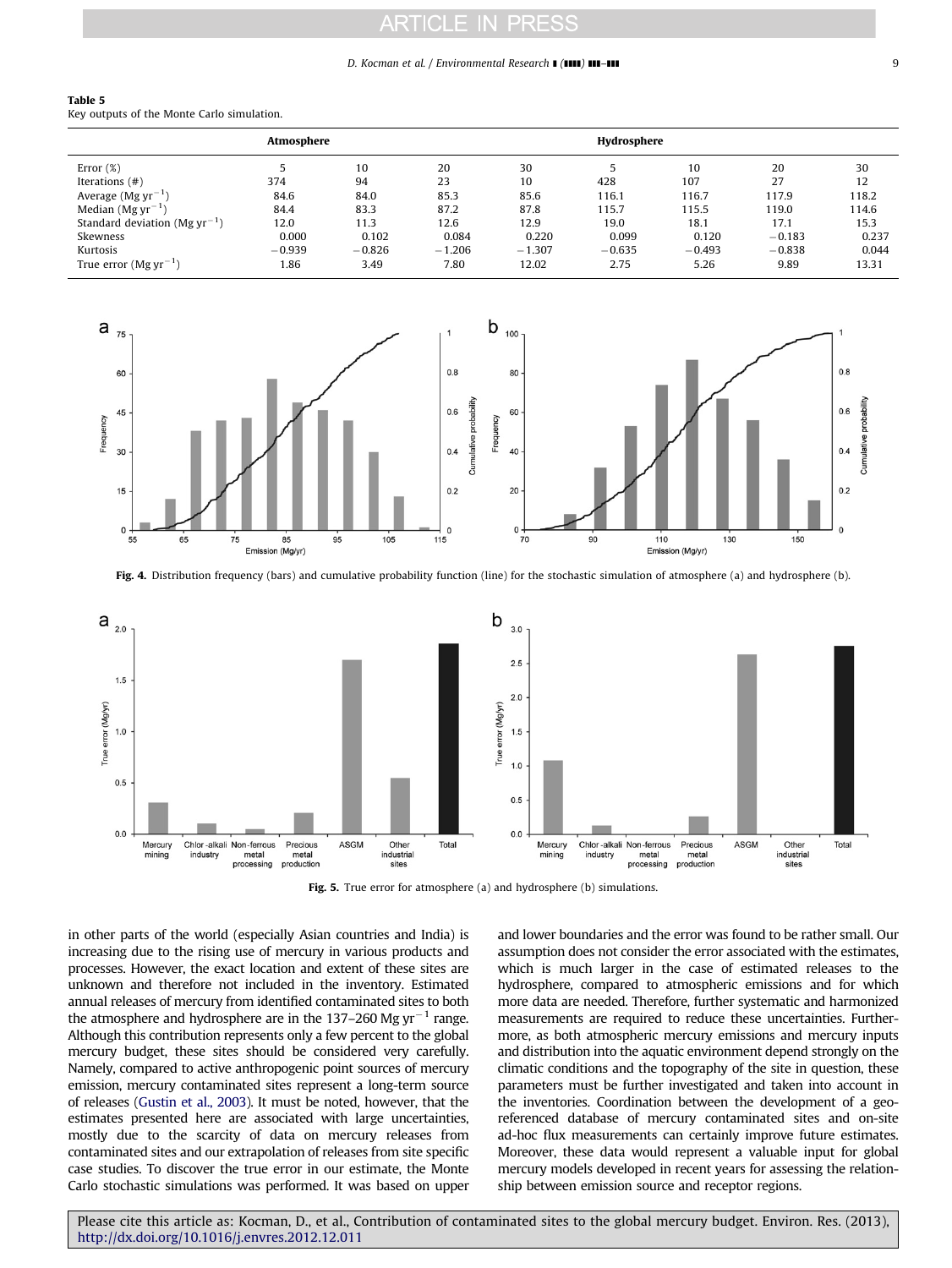#### <span id="page-9-0"></span>Acknowledgments

The authors would like to acknowledge financial support from the state budget by the Slovenian Research Agency (L1-0367 and Z1-3675) and the research group "Cycling of nutrients and contaminants in the environment, mass balances and modelling environmental processes and risk analysis'' (P1-0143) and the UNEP Mercury Programme. Dr. S. Ullrich is acknowledged for contributing locations of acetaldehyde, vinyl chloride and vinyl acetate facilities.

#### References

- ACAP, 2005. Assessment of Mercury Releases from the Russian Federation. Arctic Council Action Plan to Eliminate Pollution of the Arctic (ACAP), Russian Federal Service for Environmental, Technological and Atomic Supervision & Danish Environmental Protection Agency, Copenhagen, Denmark, pp. 335.
- Balcom, P.H., Hammerschmidt, C.R., Fitzgerald, W.F., Lamborg, C.H., O'Connor, J.S., 2007. Seasonal distributions and cycling of mercury and methylmercury in the waters of New York/New Jersey Harbor Estuary. Mar. Chem. 109 (1-2), 1–17.
- Biester, H., Muller, G., Scholer, H.F., 2002. Binding and mobility of mercury in soils contaminated by emissions from chlor-alkali plants. Sci. Total Environ. 284, 191–203.
- Billaud, P., Laperche, V., Boudou, A., Maury-Brachet, R., Shoko, D., Kahwai, S., Freyssinet, Ph, 2004. Removal of Barriers to the Introduction of Cleaner Artisanal Gold Mining and Extraction Technologies in the Kadoma–Chakari Area, Zimbabwe. Part A: Environmental Assessment—Final Report. BRGM/RC-53320-FR, pp. 139.
- Bullock, O.R., Jaegle, L., 2009. Importance of a global scale approach to using regional models in the assessment of source-receptor relationships for mercury. In: Pirrone, N., Mason, R. (Eds.), Mercury Fate and Transport in the Global Atmosphere: Emissions, Measurements and Models. Springer, New York, pp. 503–517.
- Buslenko, N.P., Golenko, D.I., Shreider, Y.A., Sobol', I.M., Sragovich, V.G., 1966. The Monte Carlo Method. Pergamon Press, Oxford.
- Concorde East-West, 2006. Status Report: Mercury-cell Chlor-alkali Plants in Europe. Prepared for the European Environmental Bureau. Brussels, Belgium.
- Carroll, R.W.H., Warwick, J.J., 2001. Uncertainty analysis of the Carson River mercury transport model. Ecol. Modell. 137, 211–224.
- Coolbaugh, M., Gustin, M., Rytuba, J., 2002. Annual emissions of mercury to the atmosphere from natural sources in Nevada and California. Environ. Geol. 42, 338–349.
- Cossa, D., Martin, J.M., Takayanagi, K., Sanjuan, J., 1997. The distribution and cycling of mercury species in the western Mediterranean. Deep Sea Res. Part II 44 (3-4), 721–740.
- Dastoor, A.P., Davignon, D., 2009. Global mercury modelling at Environment Canada. In: Pirrone, N., Mason, R. (Eds.), Mercury Fate and Transport in the Global Atmosphere: Emissions, Measurements and Models. Springer, New York, pp. 519–532.
- David, N., McKee, L.F., Black, F.J., Flegal, A.R., Conaway, C.H., Schoellhamer, D.H., Ganju, N.K., 2009. Mercury concentrations and loads in a large river system tributary to San Francisco Bay, California, USA. Environ. Toxicol. Chem. 28 (10), 2091–2100.
- Dizdarevič, T., 2001. The influence of mercury production in Idrija mine on the environment in the Idrija region and over a broad area. RMZ—Mater. Geoenvironmental 48, 56–64.
- Euro Chlor, 2011. Chlorine Industry Review 2010–2011, Euro Chlor, Brussels, Belgium.
- Eckley, C.S., Gustin, M., Marsik, F., Miller, M.B., 2011a. Measurement of surface mercury fluxes at active industrial gold mines in Nevada (USA). Sci. Total Environ. 409, 514–522.
- Eckley, C.S., Gustin, M., Miller, M.B., Marsik, F., 2011b. Scaling non-point-source mercury emissions from two active industrial gold mines: influential variables and annual emission estimates. Environ. Sci. Technol. 45, 392–399.
- Engle, M.A., Gustin, M.S., 2002. Scaling of atmospheric mercury emissions from three naturally enriched areas: Flowery Peak, Nevada; Peavine Peak, Nevada; and Long Valley Caldera, California. Sci. Total Environ. 290, 91–104.
- Engle, M.A., Gustin, M.S., Zhang, H., 2001. Quantifying natural source mercury emissions from the Ivanhoe Mining District, north-central Nevada, USA. Atmos. Environ. 35, 3987–3997.
- Feng, X., Qiu, G., 2008. Mercury pollution in Guizhou, Southwestern China—an overview. Sci. Total Environ. 400 (1-3), 227–237.
- Ferrara, R., Maserti, B.E., Anderson, M., Edner, H., Ragnarson, P., Svanberg, S., Hernandez, A., 1998a. Atmospheric mercury concentrations and fluxes in the Almaden district (Spain). Atmos. Environ. 32, 3897–3917.
- Ferrara, R., Mazzolai, B., Edner, H., Svanberg, S., Wallinder, E., 1998b. Atmospheric mercury sources in the Mt. Amiata area, Italy. Sci. Total Environ. 213 (1), 13–23.
- Friedli, H.R., Arellano Jr., A.F., Cinnirella, S., Pirrone, N., 2009. Initial estimates of mercury emissions to the atmosphere from global biomass burning. Environ. Sci. Technol. 43 (10), 3507–3513.
- Garcia-Sanchez, A., Contreras, F., Adams, M., Santos, F., 2006. Atmospheric mercury emissions from polluted gold mining areas (Venezuela). Environ. Geochem. Health 28, 529–540.
- Gray, J.E., Crock, J.G., Fey, D.L., 2002. Environmental geochemistry of abandoned mercury mines in West-Central Nevada, USA. Appl. Geochem. 17, 1069–1079.
- Grönlund, R., Sjöholm, M., Weibring, P., Edner, H., Svanberg, S., 2005. Mercury emissions from chlor-alkali plants measured by Lidar techniques. Atmos. Environ. 39, 7451–7458.
- Gustin, M.S., 2003. Are mercury emissions from geologic sources significant? A status report. Sci. Total Environ. 304, 153–167.
- Gustin, M.S., Coolbaugh, M.F., Engle, M.A., Fitzgerald, B.C., Keislar, R.E., Lindberg, S.E., Nacht, D.M., Quashnick, J., Rytuba, J.J., Sladek, C., Zhang, H., Zehner, R.E., 2003. Atmospheric mercury emissions from mine wastes and surrounding geologically enriched terrains. Environ. Geol. 43, 339–351.
- Gustin, M.S., Lindberg, S.E., 2005. Terrestrial Hg fluxes: is the net exchange up, down, or neither? In: Pirrone, N, Mahaffey, K.R. (Eds.), Dynamics of Mercury Pollution on Regional and Global Scales. Springer, New York, pp. 241–253.
- Hammersley, J.M., Handscomb, D.C., 1976. Monte-Carlo Methods. Methuen & Co Ltd., London 183 p.
- Hedgecock, I.M., Pirrone, N., Trunfio, G.A., Sprovieri, F., 2006. Integrated mercury cycling, transport and air–water exchange (MECAWEx) model. J. Geophys. Res. 111, D20302.
- Herut, B., Hornung, H., Kress, N., Cohen, Y., 1996. Environmental relaxation in response to reduced contaminant input: the case of mercury pollution in Haifa Bay, Israel. Mar. Pollut. Bull. 32 (4), 366–373.
- Hinton, J., Veiga, M., 2001. Mercury contaminated sites: a review of remedial solutions. In: Takizawa, Y. (Ed.), Proceedings of the NIMD (National Institute for Minamata Disease) Forum, Minamata City, Japan, pp. 73–84.
- Hissler, C., Probst, J.L., 2006. Impact of mercury atmospheric deposition on soils and streams in a mountainous catchment (Vosges, France) polluted by chloralkali industrial activity: the important trapping role of the organic matter. Sci. Total Environ. 361, 163–178.
- Horvat, M., Covelli, S., Faganeli, J., Logar, M., Fajon, V., Rajar, R., Širca, A., Žagar, D., 1999. Mercury in contaminated coastal environments; a case study: the Gulf of Trieste. Sci. Total Environ. 237/238, 43–56.
- Hylander, L.D., Meili, M., 2003. 500 years of mercury production: global annual inventory by region until 2000 and associated emissions. Sci. Total Environ. 304 (1-3), 13–27.
- Hylander, L.D., Herbert, R.B., 2008. Global emission and production of mercury during the pyrometallurgical extraction of nonferrous sulfide ores. Environ. Sci. Technol. 42, 5971–5977.
- Jaegle, L., Strode, S.A., Selin, N.E., Jacob, D.J., 2009. The Geos-Chem model. In: Pirrone, N., Mason, R. (Eds.), Mercury Fate and Transport in the Global Atmosphere: Emissions, Measurements and Models. Springer, New York, pp. 533–545.
- Jones, G., Miller, G., 2005. Mercury and Modern Gold Mining in Nevada. Final Report to U.S. Environmental Protection Agency Region IX.
- Jung, G., Hedgecock, I.H., Pirrone, N., 2009. The ECHMERIT model. In: Pirrone, N., Mason, R. (Eds.), Mercury Fate and Transport in the Global Atmosphere: Emissions, Measurements and Models. Springer, New York, pp. 547–569.
- Kocman, D., Horvat, M., 2011. Non-point source mercury emission from the Idrija Hg-mine region: GIS mercury emission model. J. Environ. Manage. 92, 2038–2046.
- Kotnik, J., Huremović, J., Kocman, D., Horvat, M., 2006. Mercury Soil-Air Fluxes in Regions Polluted by Different Anthropogenic Activities. In: Proceedings of the Eighth International Conference on Mercury as a Global Pollutant, ICMGP, Madison, Wisconsin, USA.
- Lacerda, L.D., 1997. Global mercury emissions from gold and silver mining. Water Air Soil Pollut. 97 (3-4), 209–221.
- Li, G., Feng, X., Qiu, G., Xiangyang, B., Li, Y., Zhang, C., Wang, D., Shang, L., Guo, Y., 2008. Environmental mercury contamination of an artisanal zinc smelting area in Weining County, Guizhou, China. Environ. Pollut. 154, 21–31.
- MacLeod, M., McKone, T.E., Mackay, D., 2005. A mass balance for mercury in the San Francisco Bay area. Environ. Sci. Technol. 39 (17), 6721–6729.
- Mahan, S., Savitz, J., 2007. Cleaning up: Taking Mercury-Free Chlorine Production
- to the Bank. Oceana, Washington, USA. Nacht, D.M., Gustin, M.S., Engle, M.A., Zehner, R.E., Giglini, A.D., 2004. Atmospheric mercury emissions and speciation at the Sulphur bank mercury mine superfund site, northern California. Environ. Sci. Technol. 38, 1977–1983.
- Neculita, C.M., Zagury, G.J., Deschenes, L., 2005. Mercury speciation in highly contaminated soils from chlor-alkali plants using chemical extractions. J. Environ. Qual. 34, 255–262.
- Nriagu, J.O., 1994. Mercury pollution from the past mining of gold and silver in the Americas. Sci. Total Environ. 149, 167–181.
- Pacyna, E., Pacyna, J., Sundseth, K., Munthe, J., Kindbom, K., Wilson, S., Steenhuisen, F., Maxson, P., 2010. Global emission of mercury to the atmosphere from anthropogenic sources in 2005 and projections to 2020. Atmos. Environ. 4, 2487–2499.
- Pacyna, E.G., Pacyna, J.M., Steenhuisen, F., Wilson, S., 2006. Global anthropogenic mercury emission inventory for 2000. Atmos. Environ. 40, 4048–4063.
- Pirrone, N., Allegrini, I., Keeler, G.J., Nriagu, J.O., Rossmann, R., Robbins, J.A., 1998. Historical atmospheric mercury emissions and depositions in North America compared to mercury accumulations in sedimentary records. Atmos. Environ. 32, 929–940.
- Pirrone, N., Cinnirella, S., Feng, X., Finkelman, R.B., Friedli, H.R., Leaner, J., Mason, R., Mukherjee, A.B., Stracher, G., Streets, D.G., Telmer, K., 2010. Global mercury